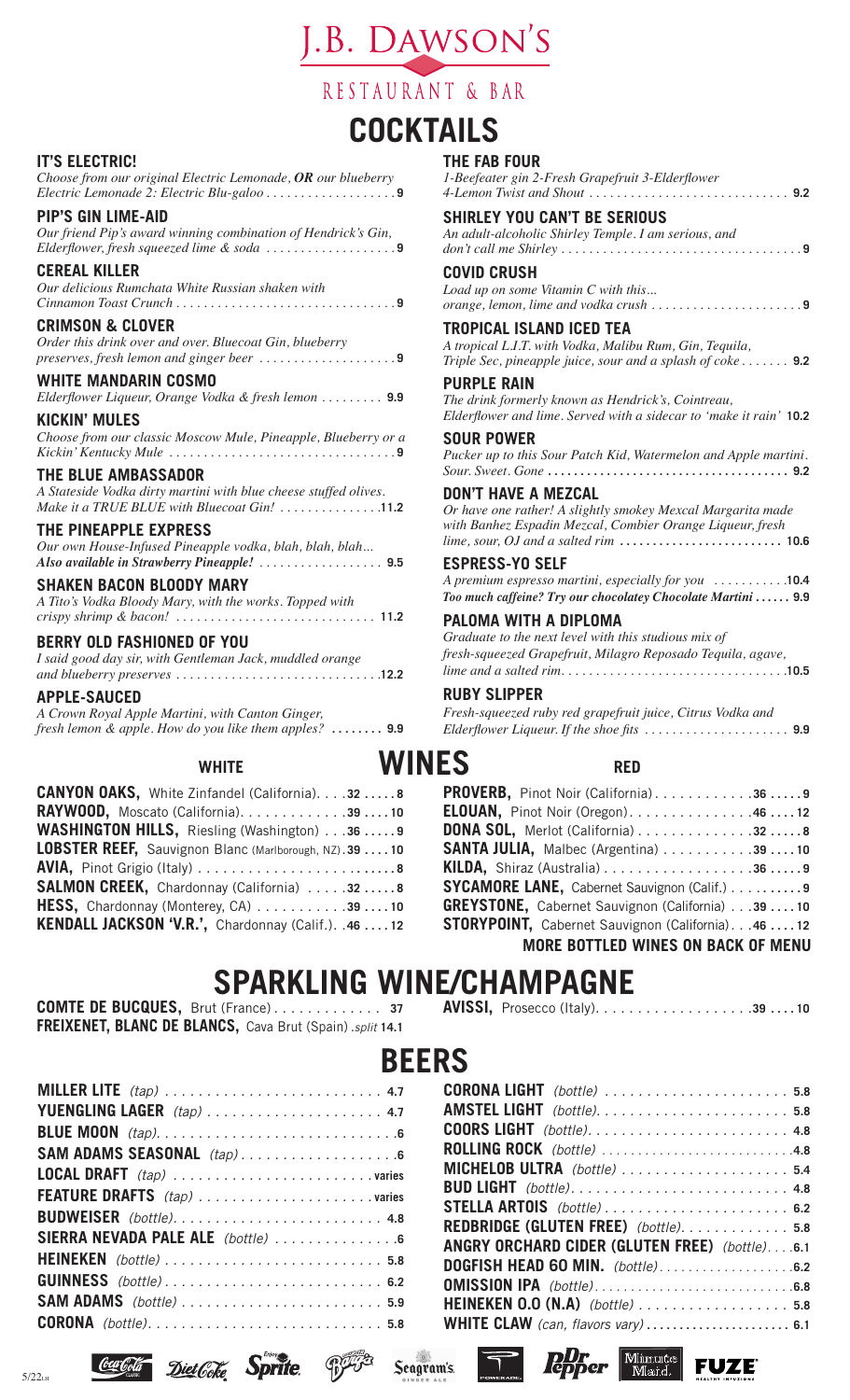# **SOUPS & STARTERS**

#### **HOUSE-MADE SOUPS**

**Baked Potato -** Topped with bacon & cheddar **6.7 Lobster Bisque -** Classic recipe **11 Feature Soup - 6.7** *(When Crab & Corn Chowder – 7.7)*

#### **STONE BAKED CORNBREAD**

Crisp outside & moist inside, served with house-made maple butter **8.2**

#### **BRUSCHETTA**

Tomatoes marinated in balsamic vinegar, garlic & olive oil, toasted bread **11.7** Half order **8**

## **CRAB DIP**

A creamy blend of crab meat & reggiano cheese served with house-made tortilla chips **16.5**

**SPINACH REGGIANO DIP** Spinach, artichoke hearts & reggiano cheese with house-made tortilla chips **12.7**

# **SALADS**

*GARLIC PEPPERCORN RANCH, HONEY MUSTARD, BLUE CHEESE, 1000 ISLAND, VINAIGRETTES: BALSAMIC, HONEY-LIME, STRAWBERRY BALSAMIC*

### **FIELD GREEN SALAD**

Romaine, iceberg, croutons, mozzarella cheese, red onion & tomatoes **9.7**

#### **CAESAR SALAD**

Romaine, croutons & parmesan cheese **9.7**

Add grilled chicken **5.7** Add Cajun grilled shrimp **6.5** Add grilled salmon **8.9** Add seared Ahi tuna **9.6**

#### **COBB SALAD**

Our field green mix, roasted chicken, fresh avocado, tomato, egg, bacon, blue cheese, tossed with garlic peppercorn ranch **16.8**

#### **TRADITIONAL BUFFALO WINGS**

Lightly breaded and seasoned wings fried and tossed in choice of our homemade buffalo sauce or sweet & spicy sauce **15.7**

#### **SEARED AHI TUNA**

Spice rubbed & seared rare with soy sauce,wasabi & pickled ginger **15.6**

**TWISTED SHRIMP** Tender, crispy shrimp tossed in a creamy spicy sauce **12.8**

**PHILLY CHEESESTEAK EGG ROLLS** Homemade egg rolls stuffed "WIT" fried onions, thin-sliced ribeye & cheddar. Served "WIT" a horseradish dipping sauce **13.4**

#### **SHRIMP COCKTAIL**

10 jumbo shrimp, steamed and chilled served with cocktail sauce **14.6**

#### **VEGETABLE BOWL**

Roasted vegetables, steamed asparagus, Bruschetta tomatoes and toast over brown rice with a balsamic reduction drizzle **15.6**

#### **APPLE WALNUT SALAD**

Spring mix, spinach, chilled chicken, walnuts & onions with a honey-lime vinaigrette topped with blue cheese, dried cranberries, bacon & fresh apples **15.8**

#### **SOUTHERN SALAD**

Select greens, chicken tenders, bacon, tomatoes, croutons, jack & cheddar cheese **16.8**

*ADD BLUE CHEESE CRUMBLES – 1.5* 

# **HAND HELDS**

*CHOOSE A HOUSE SIDE. SUBSTITUTE GLUTEN FREE BUN – 1.5*

#### **CHEESEBURGER**

100% Angus Burger, cheddar, lettuce, tomato, onion, pickle, signature sauce **13.9**

#### **VEGGIE BURGER**

Brown rice, mushroom & onion patty with lettuce, tomato, onion & a sweet soy glaze *(NOT VEGAN)* **13.4**

#### **TWISTED BURGER**

100% Angus Burger, pepper jack cheese, frizzled onions, twisted slaw & our signature twisted sauce **14.4**

## **CRAB CAKE SANDWICH**

Lump backfin crab cake, lettuce, tomato & onion **17**

#### **PULLED PORK SANDWICH** Slow smoked & hand pulled pork with

our house-made BBQ sauce **13.4**

#### **CAJUN CHICKEN SANDWICH**

Grilled chicken breast seasoned with Cajun spices, pepper jack cheese, lettuce, tomato, onion & Cajun sauce **13.4**

#### **PRIME RIB SANDWICH**

Thinly sliced prime rib, sautéed onions & jack cheese, on a toasted ciabatta roll with au jus **15.7**

#### **GRILLED CHICKEN SANDWICH** Grilled chicken breast, cheddar cheese,

lettuce, tomato, onion & side of mayo **13.4**

#### **THE "IMPOSSIBLE BURGER"**

Yes it's a 100% vegetarian plant based patty and quite possibly the best you ever had...served with Vermont cheddar, lettuce, tomato and onion **14.9** *(MAKE IT VEGAN, REQUEST NO CHEESE, NO SAUCE, AND SUBSTITUTE CIABATTA BUN)*

# **KIDS UNDER 12**

*CHOOSE BROCCOLI OR ONE HOUSE SIDE (EXCLUDES CHEESE PIZZA). INCLUDES BEVERAGE OR MILK*

MINI DOGS (2) **7.7**

CHEESEBURGER **7.7**

CHICKEN SANDWICH WITH CHEESE **7.7** GRILLED CHEESE SANDWICH **7.7**

MACARONI & CHEESE **7.7**

CHICKEN TENDER BITES **7.7**

CHEESE PIZZA (no side included) **7.7**

*SUBSTITUTE GLUTEN FREE BUN (INCLUDING CHEESE PIZZA) – 1.5*

*KIDS EAT FREE SUNDAYS (EXCLUDES HOLIDAYS), 1 CHILDS MEAL PER ENTRÉE*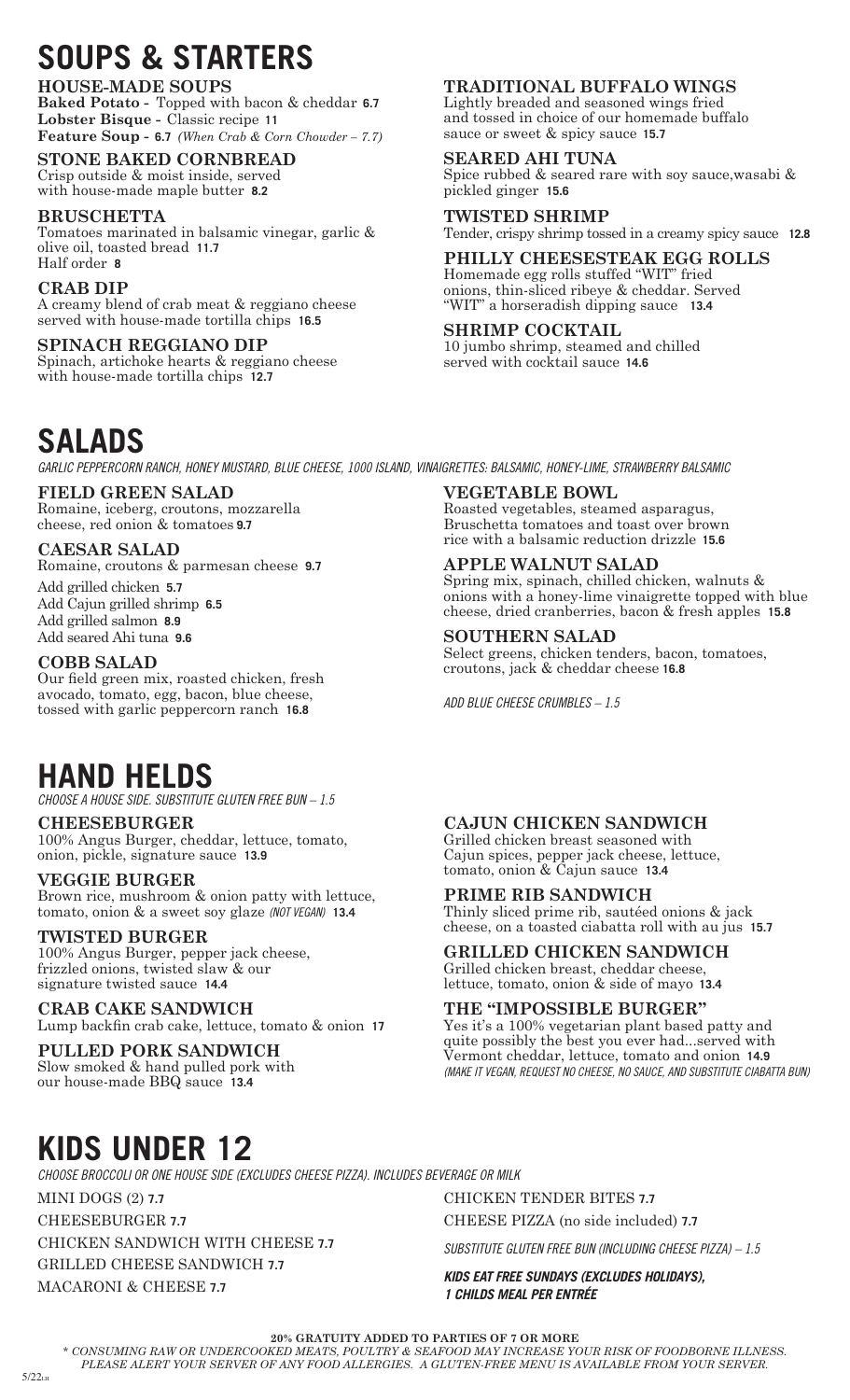# **STEAKS, PRIME RIB & SHORT RIBS**

*CHOOSE ANY 2 HOUSE OR PREMIUM SIDES (EXCEPT BRAISED SHORT RIBS)*

#### **PRIME RIB**

*Available after 4pm until gone.* 12 oz. Slow roasted aged prime rib, au jus **32.6**

**MAUI RIBEYE** 12 oz. Ribeye marinated in soy sauce, pineapple & ginger **32.6**

**CAJUN RIBEYE** 12 oz. Ribeye grilled with Cajun spices **32.6**

**FILET OSCAR**

Center cut tenderloin, seasoned lump crab meat, asparagus & garlic cream sauce 8 oz. **37.9** 6 oz. **33.3**

**STRIP STEAK** 12 oz. Center cut aged striploin **31.5**

# **FRESH SEAFOOD**

*CHOOSE ANY 2 HOUSE OR PREMIUM SIDES*

#### **NORTH ATLANTIC GRILLED SALMON** Simply grilled choose House or Cajun seasoned **24.2**

**CRAB CAKES** Two large lump backfin crab cakes **28.9**

# **PASTA**

### **CRAB ALFREDO PASTA**

Backfin lump crab meat, linguine, alfredo sauce, parmesan cheese & Old Bay seasoning **22**

## **CHICKEN BRUSCHETTA PASTA**

Roasted chicken, penne, basil & mozzarella cheese tossed in a fresh roma tomato based sauce garnished with seasoned bread crumbs **19**

## **CHICKEN FLORENTINE PASTA**

Chicken, penne pasta, spinach reggiano cream sauce & marinated diced tomatoes **19**

# **CHICKEN & RIBS**

*CHOOSE 2 HOUSE SIDES*

#### **TEXAS TENDERS PLATTER** Hand-battered chicken tenders **17.8**

**TEXAS TENDERS & RIBS** Hand-battered tenders & a half rack of slow roasted "knife & fork" Danish baby back ribs **23**

## **SMOKED PULLED PORK**

Smoked pulled pork, BBQ sauce served with house-made stone baked cornbread **18**

**ROTISSERIE STYLE CHICKEN** *Available after 4:00PM. Limited Availability.* Half chicken seasoned & slow roasted **17**

**BABY BACK RIBS** Slow roasted "knife & fork" Danish baby back ribs **FULL RACK 25 HALF RACK 18** *PLEASE ASK YOUR SERVER FOR OUR SWEET & SPICY "KICKED UP" BBQ Sauce if you want to try something different*

# **HOUSE SIDES 3**

*COLE SLAW*

*FRENCH FRIES*

*CINNAMON APPLES*

 *"MEATY" BAKED BEANS GARLIC WHIPPED POTATOES* 

 $5/22<sub>tu</sub>$ 

### **FILET MIGNON**

8 oz. Center cut tenderloin **30.4** 6 oz. Center cut tenderloin **25.8**

## **BRAISED SHORT RIBS**

Our boneless beef short ribs slow roasted & smothered with our homemade Burgundy sauce served with our garlic whipped potatoes. *No temperature requests.* **24**

**RARE** *cool, red center* **MEDIUM RARE** *warm, red center* **MEDIUM** *hot, pinkish red center* **MEDIUM WELL** *hot, thin pinkish center-mostly brown throughout* **WELL DONE** *brown throughout*

*GRILLED MUSHROOMS & ONIONS – 4 ADD BLUE CHEESE CRUMBLES – 1.5 OSCAR: LUMP CRAB MEAT, ASPARAGUS & GARLIC CREAM SAUCE – 7.5 ADD SHRIMP SKEWER – 9.5 ADD SCALLOP SKEWER – 11.5*

## **GRILLED SALMON OSCAR**

Lump crab meat, asparagus, garlic cream sauce **31.7**

## **GRILLED SHRIMP & SCALLOPS**

Jumbo shrimp and sea scallops grilled to perfection choose House or Cajun seasoned **25.8**

# **SHRIMP PASTA SAUTÉ**

Shrimp, linguine, sun-dried tomatoes, spinach, pine nuts, parmesan cheese & herb cream sauce **20** *SUBSTITUTE CHICKEN AT NO CHARGE*

## **ROASTED VEGETABLE PASTA**

A variety of vegetables roasted in garlic oil tossed with linguine, seasoned bread crumbs & shaved parmesan cheese **18**

*SUBSTITUTE BROWN RICE FOR ANY PASTA AT NO CHARGE SUBSTITUTE GLUTEN FREE PASTA FOR ANY PASTA – 1.5*

# **BARBEQUE CHICKEN & RIBS**

Grilled chicken breast brushed with BBQ sauce, half rack of slow roasted "knife & fork" Danish baby back ribs **22**

## **CRAB CAKE & RIBS**

Large lump backfin crab cake, 1/2 rack slow roasted "knife & fork" Danish baby back ribs **26.4**

## **CHICKEN OSCAR**

Grilled chicken, seasoned lump crab meat, asparagus & garlic cream sauce **23.4**

**BAKED PARMESAN CRUSTED CHICKEN**

Baked parmesan crusted chicken breasts topped with a garlic alfredo sauce **18.5**

**PREMIUM SIDES 6**

*CREAMED SPINACH STEAMED BROCCOLI*

*SEASONED GREEN BEANS* 

*CHIPOTLE BLACK BEANS & RICE*

*1LB SEA SALTED BAKED POTATO (after 4pm, all day Sunday)* 

*SUBSTITUTE FOR ANY HOUSE SIDE – 3*

#### **DELUXE SIDES 7**

*CAESAR OR FIELD GREEN SALAD*

*ASPARAGUS*

*FOUR CHEESE MAC & CHEESE Sharp Cheddar, Pepperjack, Mozzarella & Reggiano dusted with bread crumbs*

*SUBSTITUTE FOR ANY HOUSE SIDE – 4 SUBSTITUTE FOR ANY PREMIUM SIDE – 1*

**20% GRATUITY ADDED TO PARTIES OF 7 OR MORE**